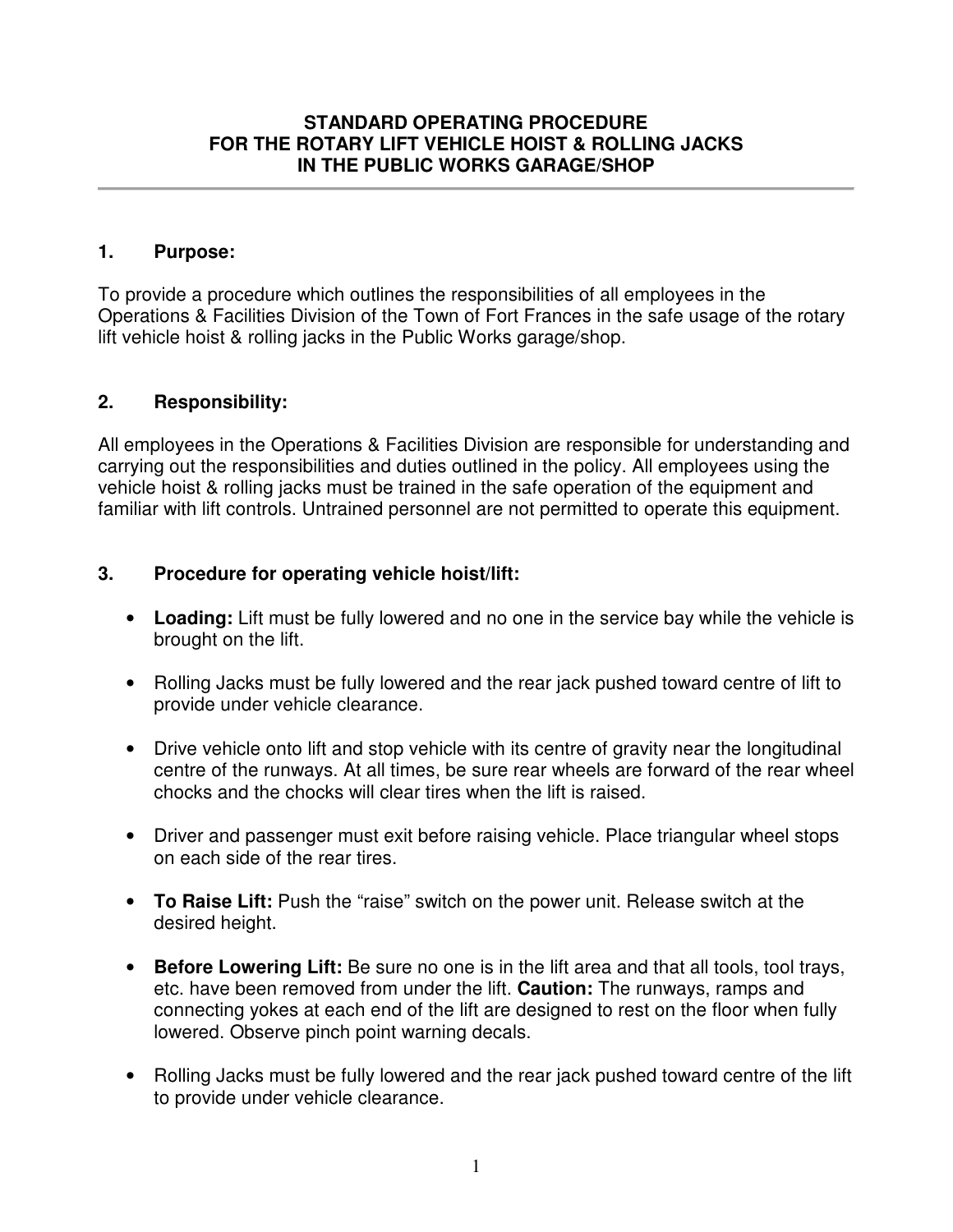- **To Lower Lift:** If lift has been resting on the locking latches, lift must be raised high enough for all four (4) latches to clear the latch place slots inside the columns.
- Push the latch release air valve button on power unit to disengage all four locking latches. Hold button in until lift has fully lowered. **Note:** If button on air valve is released, the latches will automatically reset to the engaged position.
- Push the lowering valve handle on the power unit to lower lift. Lowering speed can be controlled by the force applied to the lowering valve handle.
- Observe lift and vehicle to be sure lift is level while being lowered. If not **"STOP"**  and repeat the three previous steps.
- Fully lower lift, remove the triangular wheel stops and check to be sure area is clear before removing vehicle.
- If the lift is not operating properly, DO NOT use until adjustments or repairs have been made by qualified automotive lift representative. **Caution:** Keep hands clear of yoke ends while the lift is being raised or lowered.

## **4. Procedure for operating rolling jacks:**

- Observe and avoid any pinch point areas of the linkage mechanism. Jack must be fully lowered to reset locking device. When jack is partially lowered, locking latches must be manually reset by lifting handle out of retainer clip.
- Place jack under vehicle at manufacturer's recommended pick-up points. Extend adapter assemblies and use flip-up adapters or auxiliary adapters for under chassis clearance when required.
- **To Raise Rolling Jack:** Connect air supply. Depress **Raise** button and hold until desired height is achieved. Lower to next available latch position.
- **To Lower Rolling Jack:** Raise off latch, release locking latch by moving release handle downward until locked in retainer clip. Depress **Lowering** handle. Jack must be fully lowered to automatically reset locking latch. **NOTE:** When jack is partially lowered, locking latches must be manually reset by lifting handle out of retaining clip.

# **5. Safety Tips:**

- Always stand clear of lift when raising or lowering and observe "Pinch Points" Warning.
- Never overload lift: Capacity is 12,000 lbs. Capacity should not be exceeded.